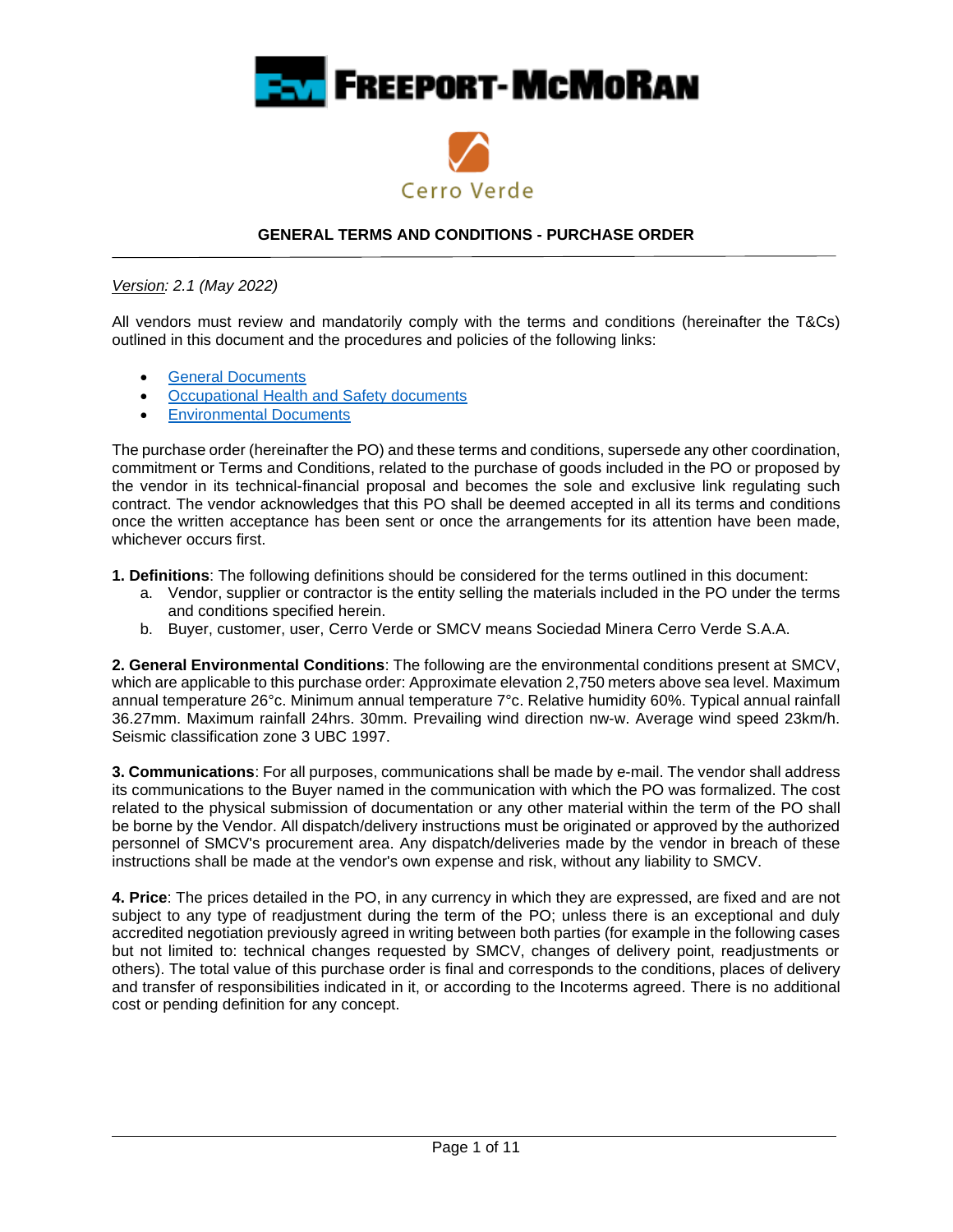



**5. Terms of payment**: Payment of the PO shall be made, according to the term or schedule set therein, counted from the date of receipt of the correctly issued commercial invoice, and after the satisfactory delivery of the products under the agreed conditions. Partial deliveries and invoices may be accepted, prior coordination and acceptance of both parties.

- For domestic vendors, payment will be made by bank transfer to their current account at BCP or by cashier's check issued by BCP, if they do not have an account at this bank.
- For foreign vendors, payment will be made by bank transfer to the account and Swift/ABA indicated by the vendor.

To view the status of their invoices and payment dates, the vendor should check the Global Supplier Portal (click [here\)](https://globalsupplierportal.apps.fmi.com/). To start using the portal, vendors should read the instruction manual (click [here\)](https://publicportal.fmi.com/sites/publicportal/files/Files/cerro_verde_files/gsc/compras/Instrucciones%20de%20registro%20y%20uso%20del%20portal%20de%20proveedores%20V1.0%20Mar2021.pdf). In case an invoice is not in the portal or the payment date is overdue, the vendor should call the telephone exchange 054-381515 and ask to be connected to the Accounts Payable Department (Hours: Monday to Friday from 2 to 4 pm) for the corresponding query.

Vendors may request prompt payment (10 calendar days) by sending their invoice together with a credit note for a 1.5% discount (in case the initially agreed payment term is 30 days) or 3% (in case it is 60 days), as long as there is no discrepancy in the receipt of the material. Likewise, this request for prompt payment is subject to SMCV's approval or rejection, without justification or expression of cause.

**6. Delivery Time**: The delivery date agreed upon in the PO constitutes the final, fixed and unalterable commitment assumed by the vendor for the complete delivery of the materials included in it. Delivery of the materials covered by this order shall be made on or before the date indicated. The vendor must confirm the delivery date in advance, through the Supplier Portal (click [here\)](https://globalsupplierportal.apps.fmi.com/). To start using the portal, vendors should read the instruction manual [\(click here\)](https://publicportal.fmi.com/sites/publicportal/files/Files/cerro_verde_files/gsc/compras/Instrucciones%20de%20registro%20y%20uso%20del%20portal%20de%20proveedores%20V1.0%20Mar2021.pdf). In case of any access problem, please contact the corresponding Buyer or call Technical Support at the following telephone number: 054-381515 extension 1111.

**7. Time as the essence of the contract**: It is expressly stated for the record that the agreed delivery times are an essential part of this commercial contract. If they are not met, SMCV may, in addition to any subsequent claim for penalties or damages as indicated herein, terminate or cancel this purchase order, partially or totally, without any other mechanism than written communication to the vendor announcing such cancellation for failure to meet the delivery date, with no obligation to pay for the undelivered portion or penalty for cancellation of the order, and the vendor shall reimburse the amounts advanced. In the case of this section, the Vendor expressly waives the right to collect damages derived from the Resolution, as well as any indemnity for any other concept. Likewise, the Vendor waives any claim for compensation or charge (loss of profit, expectation of profit or other of similar nature), as a result of the termination.

**8. Documentation**: The required documentation is part of the delivery commitment undertaken by the vendor. SMCV recognizes the vendor as a specialist in the design, manufacture and/or supply of the products included in the PO and related documents, such as drawings, calculations, technical sheets, specifications, quality and warranty certificates, etc. The vendor therefore acknowledges that SMCV's acceptance of any technical documentation does not replace the vendor's responsibility for the following: Accuracy and applicability of such information, and assurance of the expected quality or performance of the material supplied.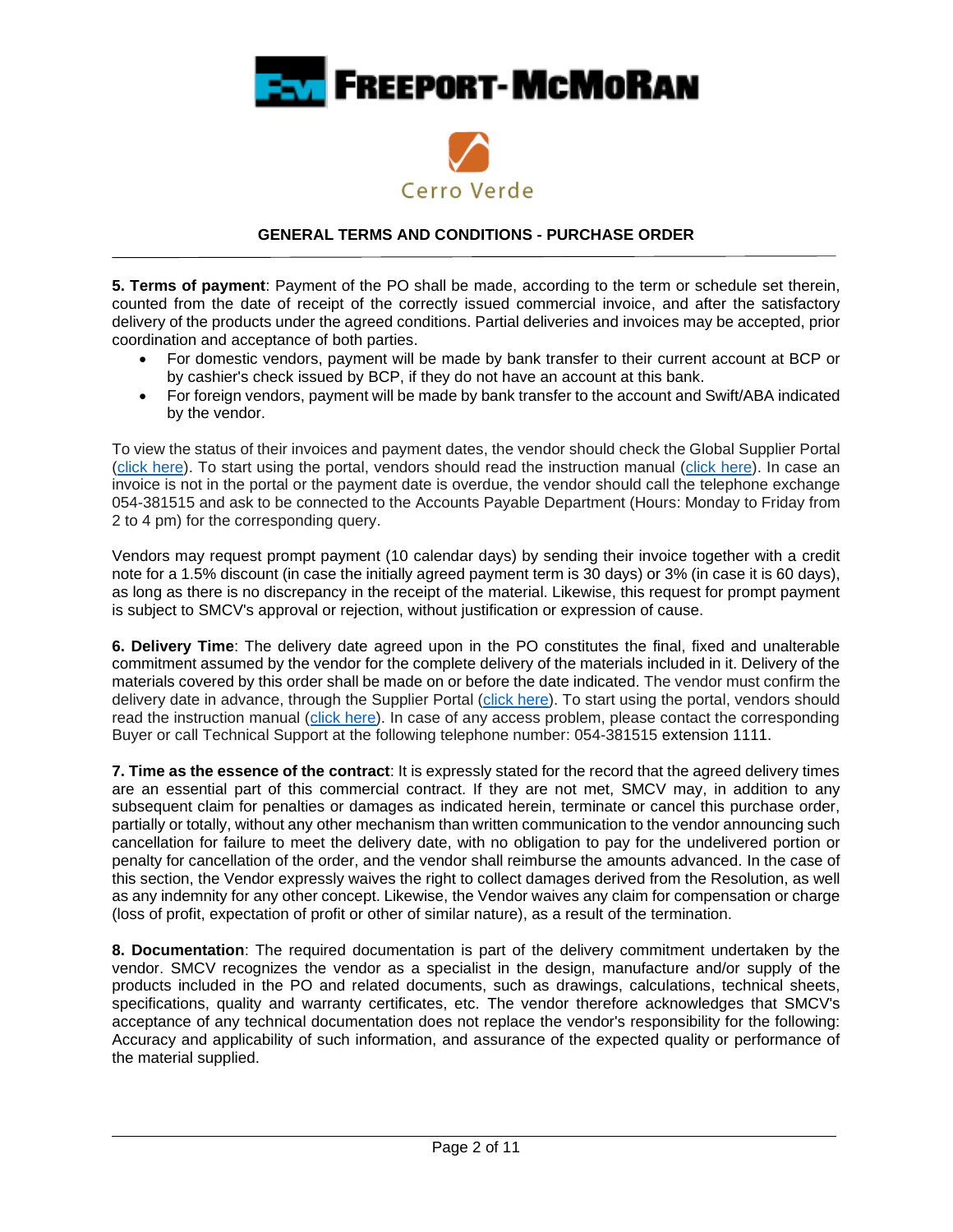



**9. Penalty for late delivery of documents and information**: The vendor guarantees compliance with the agreed date for the delivery of the documentation. Delivery is confirmed when the documents and information comply with the requirements set in the purchase order. Failure to comply with the agreed date for the delivery of documentation generates damages for SMCV. It is agreed, therefore, that without prejudice to the scope indicated in clause 7 herein, and in case of delay in the delivery of documentation, the vendor shall pay SMCV the sum of 1% of the total value of the PO for each calendar week of delay, up to a maximum of 10% of the total value of the purchase order.

It is further agreed that this penalty clause does not override any other mechanism that may be available to SMCV in the event of vendor's failure to comply with any other aspect of the PO, including any actions agreed herein and legal actions as may be necessary. Payments for the penalties described in this clause shall be deducted automatically, without the need for prior communication or allocation, from any outstanding amount payable to the Vendor under the PO or any other purchase order, service order or contract that the Vendor has with SMCV; and in case there are no invoices pending payment to deduct the resulting amounts, SMCV reserves the right to invoice the penalty and the default interest settled from the moment the penalty is due until the effective date of payment, applying the maximum interest rate approved by the Superintendence of Banking and Insurance.

**10. Penalty for late delivery of materials**: The vendor guarantees compliance with the date agreed in the PO for delivery of the requested materials. Delivery is confirmed when the material meets the requirements set in the PO. Failure to meet the agreed date for delivery of materials results in substantial damages to SMCV. It is agreed, therefore, that without prejudice to the scope indicated in clause 7 herein, and in case of delay in the delivery of materials, the vendor shall pay SMCV the sum of 1% of the total value of the delayed items per calendar week of delay, up to a maximum of 10% of the total value of the delayed items, in addition to any other penalty expressly indicated herein.

It is further agreed that this penalty clause does not override any other mechanism that may be available to SMCV in the event of vendor's failure to comply with any other aspect of the PO, including any actions agreed herein and legal actions as may be necessary. Payments for the penalties described in this clause shall be deducted automatically, without the need for prior communication or allocation, from any outstanding amount payable to the vendor under the PO or any other purchase order, service order or contract that the vendor has with SMCV, and in case there are no invoices pending payment to deduct the resulting amounts, SMCV reserves the right to invoice the penalty and default interest settled from the time the penalty is due until the effective date of payment, applying the maximum interest rate approved by the Superintendence of Banking and Insurance.

**11. Product Substitution**: No substitutions of products, other than those approved in writing by SMCV, will be accepted. Changes or substitutions in the physical characteristics or designation of a product, including descriptions, part numbers, compositions or any other specifications, must be communicated in writing to SMCV for approval prior to delivery of such materials.

**12. Invoicing instructions**: The vendor shall issue its invoice necessarily including the following information:

- a. Vendor data: Company name, commercial name, address, telephone and e-mail.
- b. Invoice number and date of issue.
- c. SMCV Purchase Order Number.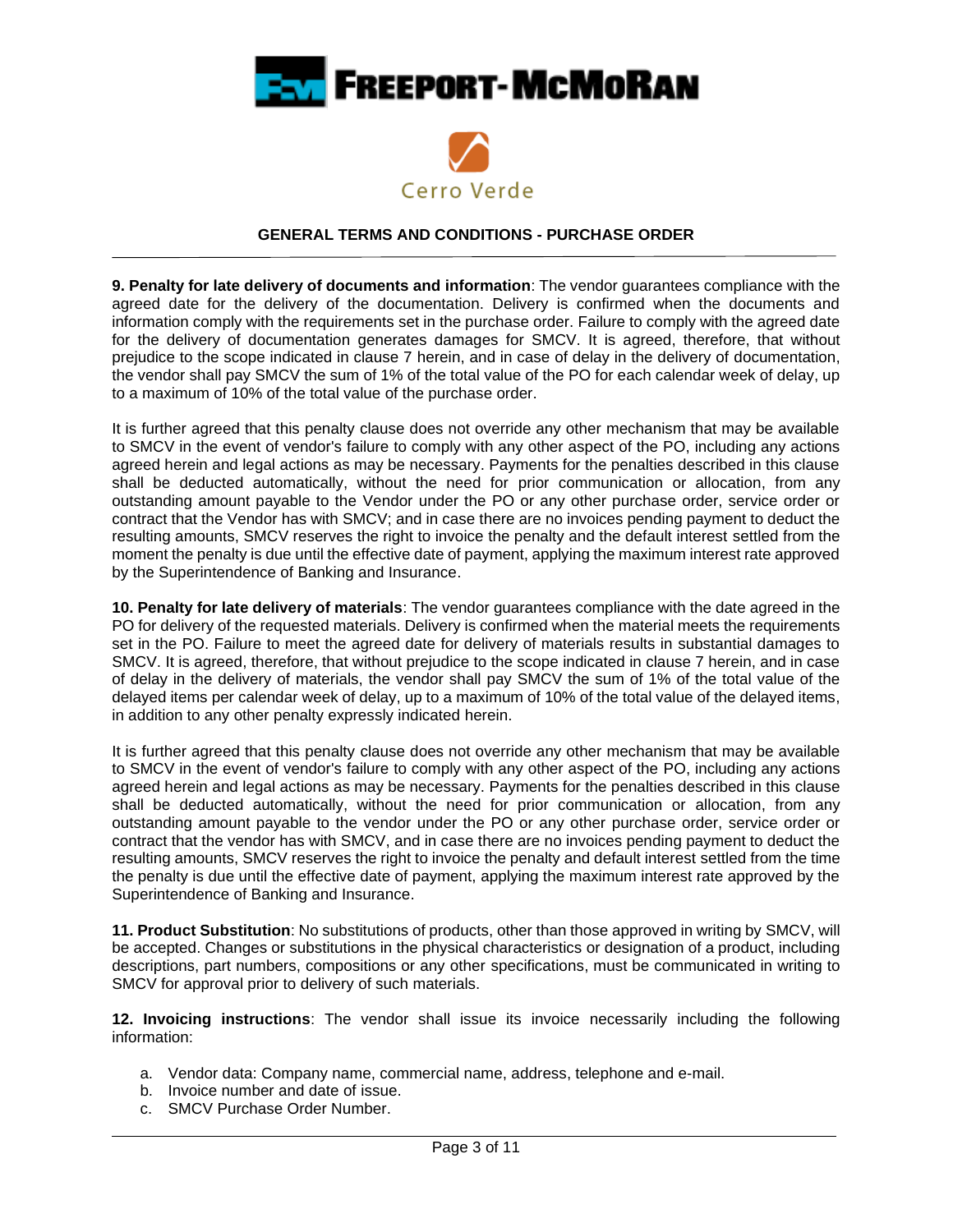



- d. Purchase order item number.
- e. Description, quantity and unit of measure for each item invoiced.
- f. Currency, unit and total price for each item.
- g. Total value and currency (in numbers and letters).
- h. Terms of payment.
- i. Brand, part number, serial number and country of manufacture of the products.
- j. SMCV´s full name, address and RUC (tax ID number):
	- *Sociedad Minera Cerro Verde S.A.A. Calle Jacinto Ibañez Nro. 315, Urb. Parque Industrial, Arequipa, Arequipa, Peru RUC: 20170072465*

#### Additional instructions for domestic vendors

- a. Electronic invoicing: The invoice must be sent in PDF and XML to the following e-mail: sm-cvefacturas-electronicas@fmi.com. It is not necessary to submit physical documents, but the invoice must specify whether the transaction is subject to SPOT, as well as the percentage applicable to the transaction. The XML file must contain the same information as the PDF. The name of both electronic files (PDF and XML) must contain at least the RUC, serial number and invoice number, and must be duly validated by SUNAT.
- b. Physical invoicing: The vendor must send its invoice to SMCV *Complejo Deportivo*: Av. Alfonso Ugarte 304, Cercado, Arequipa. Attention: Accounts Payable.
- c. It must comply with current tax regulations.
- d. Do not include more than one purchase order per invoice.
- e. Do not issue or send credit/debit notes dated in the previous month.

Additional instructions for foreign vendors

- a. Send the packing list and invoice to all those involved in the mailing of the purchase order.
- b. Indicate the word "invoice", do not indicate other terms (draft or proforma).
- c. The unit price must correspond only to the price of the good, according to the purchase order without breaking up other items.
- d. It should not include taxes from the country of origin.
- e. Include the Incoterm (2010 or 2020) agreed in the purchase order**.**
- f. The invoice for payment purposes should be sent to the following e-mail: [sm-cve-facturas](mailto:SM-CVE-facturas-exterior@fmi.com)[exterior@fmi.com.](mailto:SM-CVE-facturas-exterior@fmi.com)
- g. If the above requirements are not met, the cargo cannot be picked up and payment cannot be scheduled.

Vendors shall give prior notice of any change of company name, RUC (Tax ID number), address or bank account. Any non-compliance with the instructions indicated in this document, as well as discrepancies between the value of this order and the invoices received, will make the payment of such invoices impossible, and they will be rejected without any claim.

**13. Withholding**: Applicable to vendors domiciled in Peru. By means of resolution of Superintendence n°181-2002, SMCV has been designated as IGV (sales tax) withholding agent, therefore 3% of the total amount of the vendors' invoices will be withheld, with the exception of those designated as withholding agents, perception agents or good taxpayers. To download the vouchers, please follow the instructions in the manual for withholding vouchers (click [here\)](https://publicportal.fmi.com/sites/publicportal/files/Files/cerro_verde_files/gsc/compras/Manual%20Comprobantes%20de%20Retención%20-%20V1.0%20Oct19.pdf).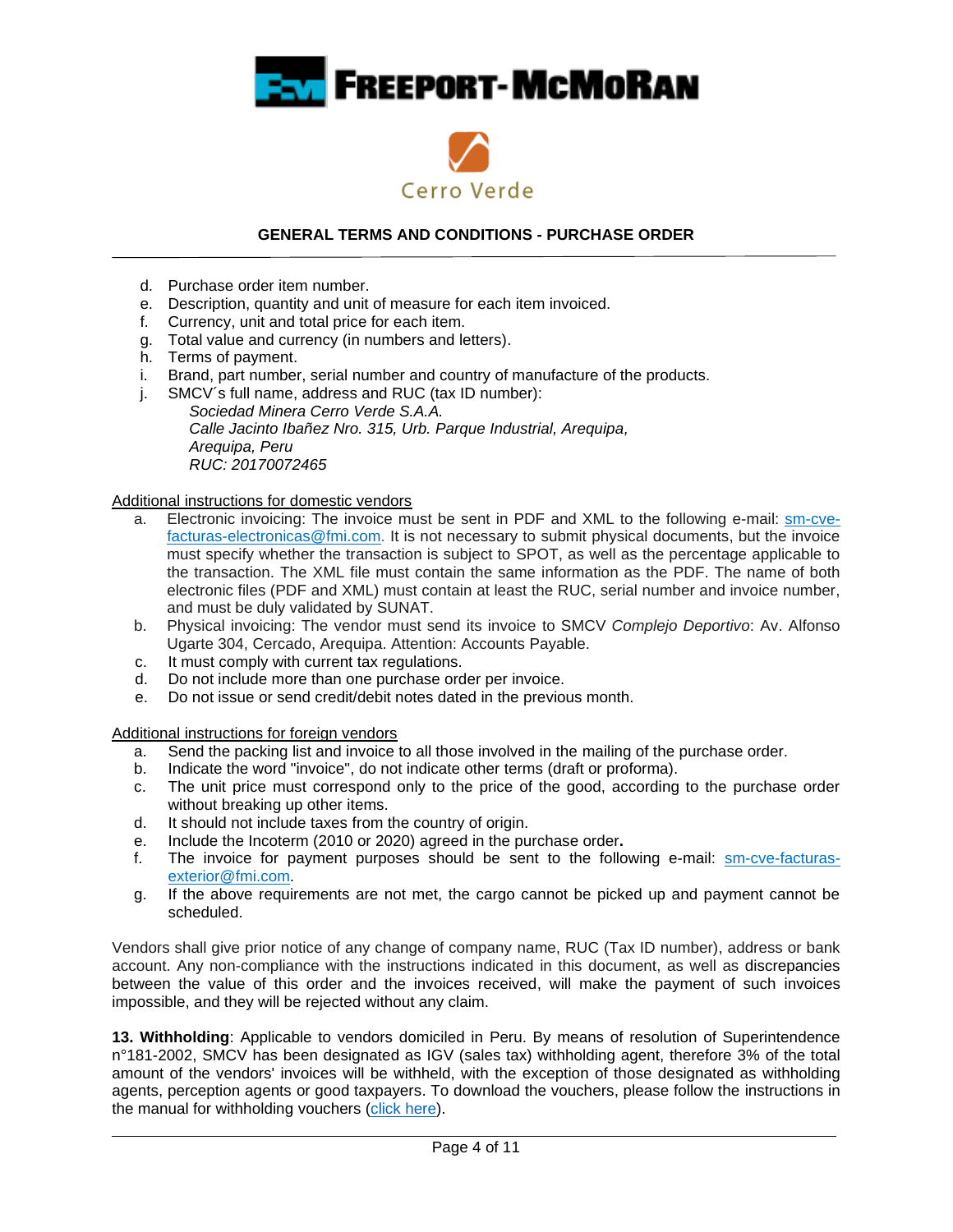



**14. Quality and Warranty**: The vendor expressly warrants the products supplied under the PO against defects in design, materials or workmanship for a minimum period of 12 months from commissioning or 18 months from delivery, plus any additional warranties included in its offer, provided they are greater than the minimum warranties stated in this clause. The vendor agrees to replace at its own cost any product under warranty claim. The vendor shall also bear the costs of handling, packing, storage *(internamiento)*, transportation, return, freight of the goods to be returned and any other costs incurred by SMCV in relation to these products, being so that payments for the costs incurred by SMCV shall be automatically deducted, without the need for prior communication or allocation, from any outstanding amount payable to the Vendor under the PO or any other purchase order, service order or contract that the Vendor has with SMCV; and in case there are no outstanding invoices to deduct the resulting amounts, SMCV reserves the right to invoice the aforementioned costs. The vendor must also provide quality and/or warranty certificates covering the products purchased under this purchase order. SMCV reserves the right to conduct any inspections it deems necessary directly or indirectly during the manufacturing processes in order to verify the quality offered by the vendor. Likewise, SMCV may order or directly carry out the analyses it deems necessary to confirm the technical characteristics of the serial products supplied.

- If the commissioning starts after the expiration of 18 months from delivery and SMCV detects a defect in the performance of the good or it does not conform to the specifications set in the purchase order, a negotiation table will be established between the vendor's representative, SMCV's maintenance department and SMCV's warranty administrator in order to find the root cause and responsibilities where operational solutions and costs will be negotiated. The agreements will be defined by means of a written agreement between both parties as a sign of conformity.
- In the case of warranty replacements, the vendor assures compliance with the date agreed in the claim for delivery of the agreed materials. The delivery is considered confirmed when the material meets the requirements set in the claim. Failure to meet the agreed date for delivery of materials results in substantial damages for SMCV. It is therefore agreed that, in case of late delivery of materials subject to claim, the vendor shall pay SMCV the sum of 1% of the total value of the overdue items per calendar week of delay, up to a maximum of 10% of the total amount of the overdue items.

**15. Discrepancies**: The vendor must check that the characteristics of the physical product correspond to what is indicated in the purchase order, such as: condition, packaging, specifications, quantity, safety data sheet (SDS), brand, model, code, among others. The vendor agrees to replace at its own cost any defective product or product that does not comply with the agreed characteristics, specifications and/or quantities; also assuming any cost incurred by SMCV to receive the correct material and return the incorrect material. The following considerations must be taken into account:

- a. The reception of materials at the place of delivery indicated in the PO does not mean conformity or acceptance of the same by SMCV, and SMCV has the right to initiate any discrepancies or claims it deems necessary even after reception of the materials or documents.
- b. The vendor undertakes to deliver the correct material as an emergency and as soon as possible, considering air freight if necessary.
- c. In case SMCV finds another product with shorter delivery time and higher cost, the purchase order will be cancelled and the difference will be charged to the vendor.
- d. The vendor undertakes to collect the incorrect material from the mine within 05 working days at the latest from reception of the discrepancy notification (via email).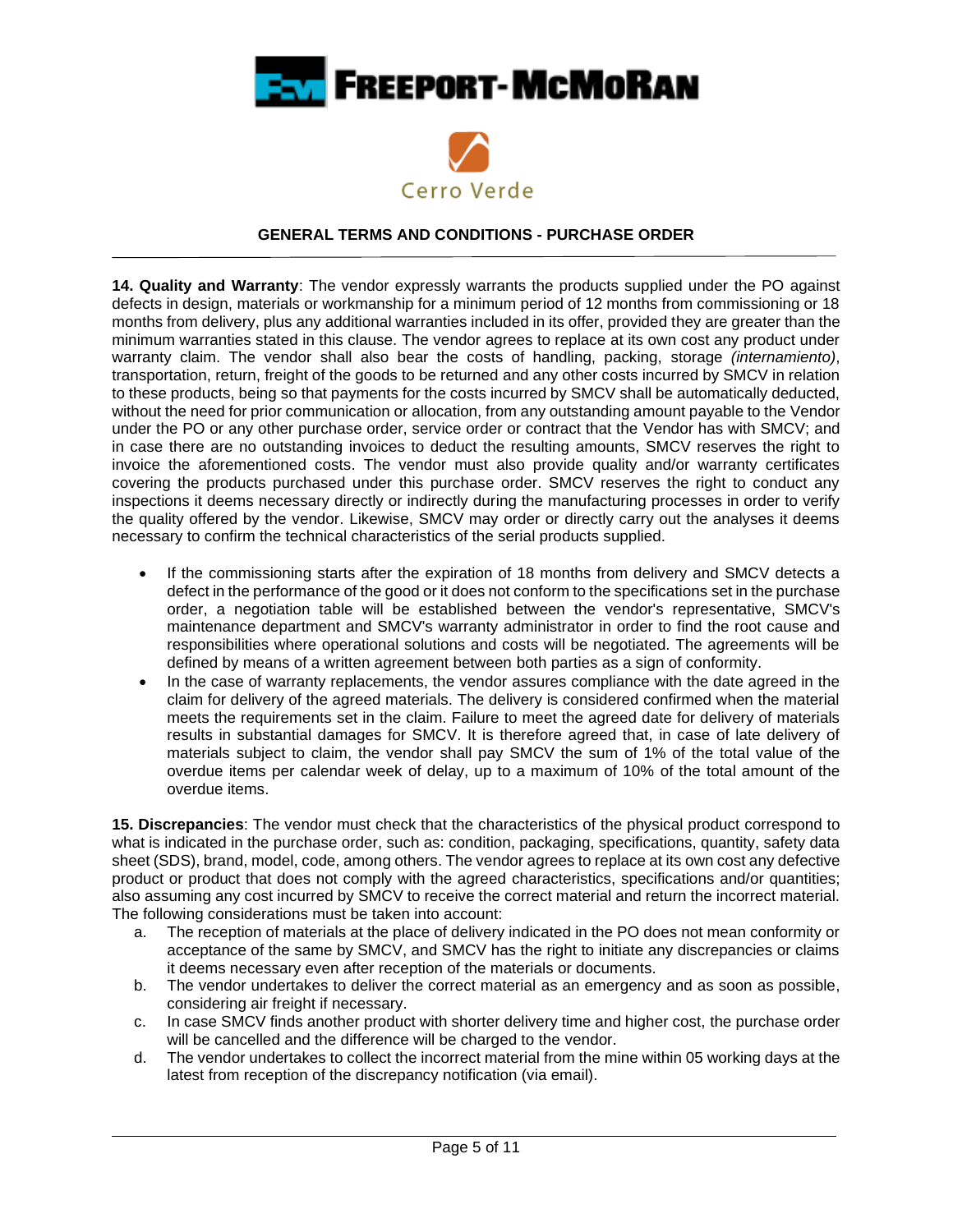



- e. A penalty of 1% of the total value of the items in discrepancy will be charged for each calendar week of delay, up to a maximum of 10% of the value of the items in discrepancy, in addition to the penalty indicated in item 10 of this document.
- f. The costs of storage, handling, packaging, in-transit storage *(internamiento*), return, pick-up, delivery or any other costs incurred by SMCV for the reported discrepancies shall be automatically deducted, without prior communication or allocation, from any outstanding amounts payable to the Vendor under the PO or any other purchase order, service order or contract that the Vendor has with SMCV. In the event there are no outstanding invoices to be paid to deduct the resulting amounts, SMCV reserves the right to invoice the aforementioned costs.
- g. If the vendor has recurring discrepancies, a temporary or permanent suspension for future purchases will be evaluated.

**16. Patents and Factory Authorizations**: The vendor declares to have the manufacturing and commercialization authorizations for the products to be supplied to SMCV and agrees to defend SMCV, its contractors and agents against any infringement or non-compliance procedure initiated by any entity. It is necessary that the vendor has the letter of distribution or exclusive representation by the manufacturer (valid at the time of receiving the PO) and this will be updated annually or at the time SMCV requires it, otherwise if this clause is not complied with, SMCV may at its sole discretion terminate this contract, as well as sanctions that can go up to the definitive suspension from our vendor registration.

**17. Purchase Order Tracking**: The vendor must inform SMCV about the status of the purchase order through the Supplier Portal, the use of which is mandatory. The vendor further undertakes to inform SMCV immediately and in writing of any condition affecting the delivery of products.

**18. Sub-vendors**: If requested, the vendor shall provide SMCV with non-valued copies of purchase orders that have been issued to its sub-vendors as part of the process of servicing the purchase to SMCV.

**19. Inspections**: SMCV reserves the right to carry out such inspections as it deems appropriate at the vendor's or its contractors' or sub-vendors' facilities to ensure compliance with both technical and quality aspects and delivery schedule. The vendor shall provide the necessary facilities for such inspections, otherwise SMCV may terminate or cancel all or part of this order. Although SMCV has the right to inspect or request information to the Vendor, as stated in the preceding paragraph, this does not mean in any way that SMCV has any relation or responsibility regarding the compliance with the corresponding technical and quality aspects, and this inspection does not mean any conformity or approval by SMCV.

**20. Logistics and storage**: Consider the following instructions for domestic and imported POs:

- Domestic purchase orders: Delivery of products shall be supported by a printed copy of the purchase order, bill of loading and other documents required in the purchase order. The bill of loading issued by the vendor shall include invoice number, purchase order number, description, order item, material code, part number and weight. In case of delivery of kits made up of several items, all the items that make up each kit must be detailed.
- Import purchase orders**:** The vendor shall provide photographs of the cargo evidencing the general condition prior to packing (brand, part number, serial number if applicable, etc.) and after packing, to verify that the packaging meets operations and safety standards for transport to SMCV. This information shall be sent to the freight forwarders. Delivery of products must be supported by a printed copy of the purchase order, detailed packing list, invoice and other required documents (manuals, SDS, technical data sheets, etc.) The packing list shall include invoice number, purchase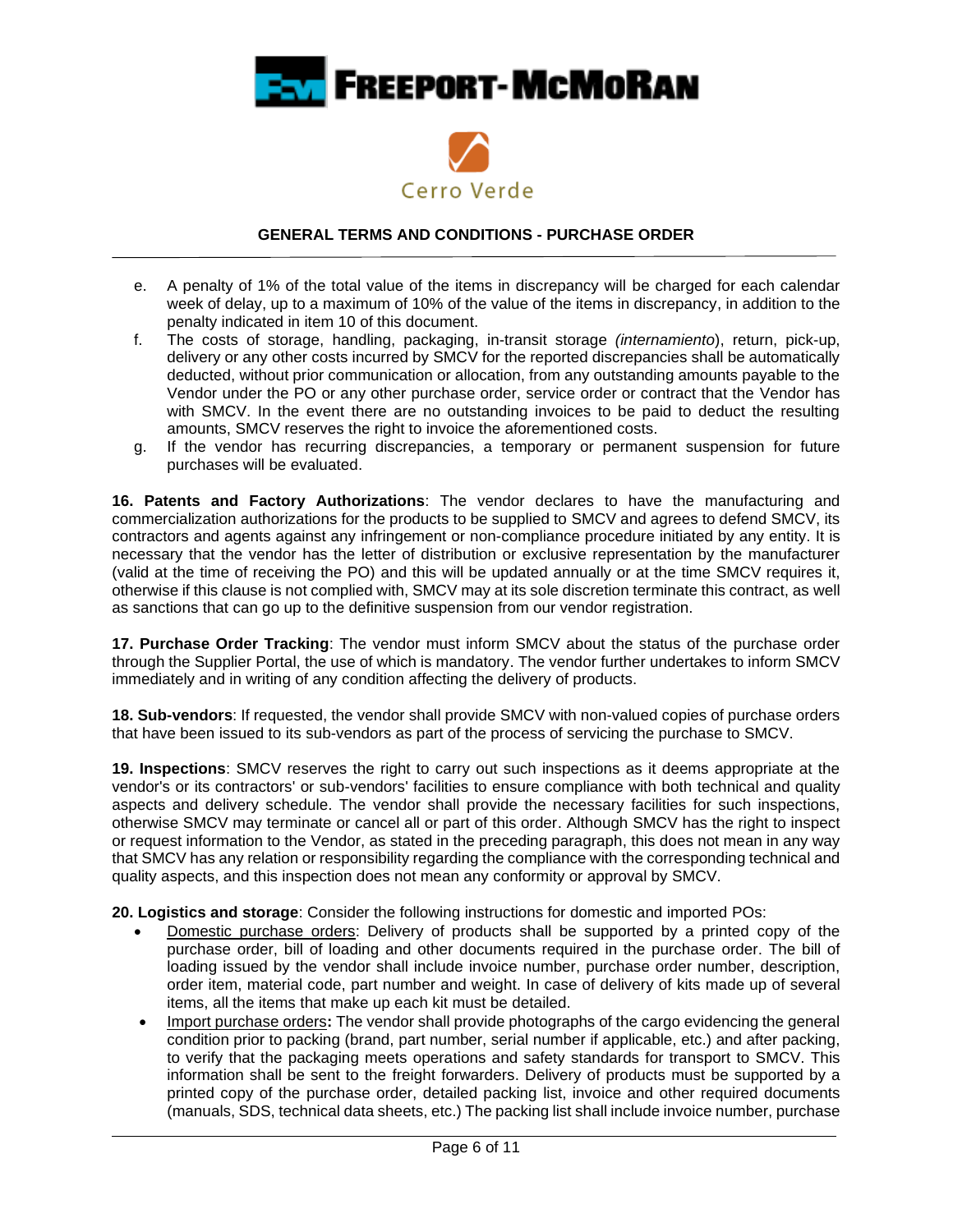



order number, description, order item, material code, part number, net weight, gross weight, dimensions, number and type of packages, etc. The vendor shall respect the agreed Incoterm (version 2020) and in case of CIF, the specific procedure shall be complied (click [here\)](https://publicportal.fmi.com/sites/publicportal/files/Files/cerro_verde_files/gsc/compras/Lineamientos%20para%20OC%20en%20T%C3%A9rminos%20CIF%20-%20Ingl%C3%A9s%20V1.0%20Jul20.pdf).

Deliveries that do not meet the provisions of this section shall be rejected, and registered as not received in SMCV's records, originating the corresponding penalties according to the provisions of this document. Likewise, the reception of materials at the place of delivery indicated in the PO does not mean conformity or acceptance of the same by SMCV, and SMCV has the right to initiate any discrepancies or claims it deems necessary even after reception of the materials or documents.

**21. Transportation**: For all deliveries, the vendor shall ensure that the transportation units used comply with SMCV's operational and safety standards indicated in the document Guidelines for Packaging, Delivery and Preservation of Materials (click [here\)](https://publicportal.fmi.com/sites/publicportal/files/Files/cerro_verde_files/gsc/compras/GAot0001%20Lineamientos%20de%20Embalaje%2C%20Entrega%20y%20Preservación%20de%20materiales%20V02%20Ago20.pdf) and all those applicable by the laws or regulations in force, including, but not limited to: emission control, technical reviews, transportation of hazardous materials or products, controlled products, availability of safety equipment for the unit and its operators, etc. Additionally, in the case of deliveries agreed upon at SMCV's mining site, they must review and comply with all that is indicated in the safety inspection document at the checkpoint (click [here\)](https://publicportal.fmi.com/sites/publicportal/files/Files/cerro_verde_files/seguridad/otros/12%20Inspección-seguridad-garitas-smcv.PDF) and in the traffic regulations [\(click](https://publicportal.fmi.com/sites/publicportal/files/Files/cerro_verde_files/seguridad/otros/SSOre0004_Reglamento%20General%20de%20Tránsito%20SMCV_v05.pdf) [here\)](https://publicportal.fmi.com/sites/publicportal/files/Files/cerro_verde_files/seguridad/otros/SSOre0004_Reglamento%20General%20de%20Tránsito%20SMCV_v05.pdf).

SMCV will refuse access to those transport units that do not comply with the provisions of this point, not being responsible for costs of reshipment, demurrage or unrealized freight and keeping the goods as unattended in their records, giving rise to the penalties entailed.

**22. Packing and brands**: The prices detailed in this purchase order include packing, crating and any other means necessary to guarantee the protection and identification of the materials during their multimodal transportation to their final destination at SMCV's facilities in Arequipa - Peru and their storage at said final location. In addition to the above, the vendor shall ensure that the materials to be delivered comply with SMCV's packaging standards indicated in the document Packaging, Delivery and Preservation Guidelines (click [here\)](https://publicportal.fmi.com/sites/publicportal/files/Files/cerro_verde_files/gsc/compras/GAot0001%20Lineamientos%20de%20Embalaje%2C%20Entrega%20y%20Preservación%20de%20materiales%20V02%20Ago20.pdf) and all those applicable by the laws or regulations in force, so as to allow a proper and safe handling of the packages, pieces or parcels received at SMCV's facilities or its agents.

SMCV shall reject directly or through its designated agents, the reception of any goods that do not comply with the provisions of this clause. In the event of such rejection, the materials shall be deemed not received, giving rise to the penalties or surcharges set in this order. The costs required for the correction of the conditions that originate the mentioned rejection shall be entirely assumed by the vendor, including the costs of demurrage of transport units or freight not performed when SMCV is the one picking up the goods from the vendor's facilities or its sub-vendors.

Containers, packaging and crating should consider the following criteria:

- a. Reduce the amount of packaging to an absolute minimum and reject materials with relatively low durability or shelf life.
- b. The vendor shall provide facilities for the return of obsolete and damaged packaging, containers and products for final disposal or total or partial reuse at its facilities, whenever possible.
- c. Pack and package materials and chemicals in groups rather than individually, whenever possible.
- d. Packaging material must be recyclable and/or recycled.
- e. Without exception, chemical products must be delivered with the technical data sheet and the safety data sheet (safety data sheet, SDS) approved by SMCV's Safety and Environmental departments.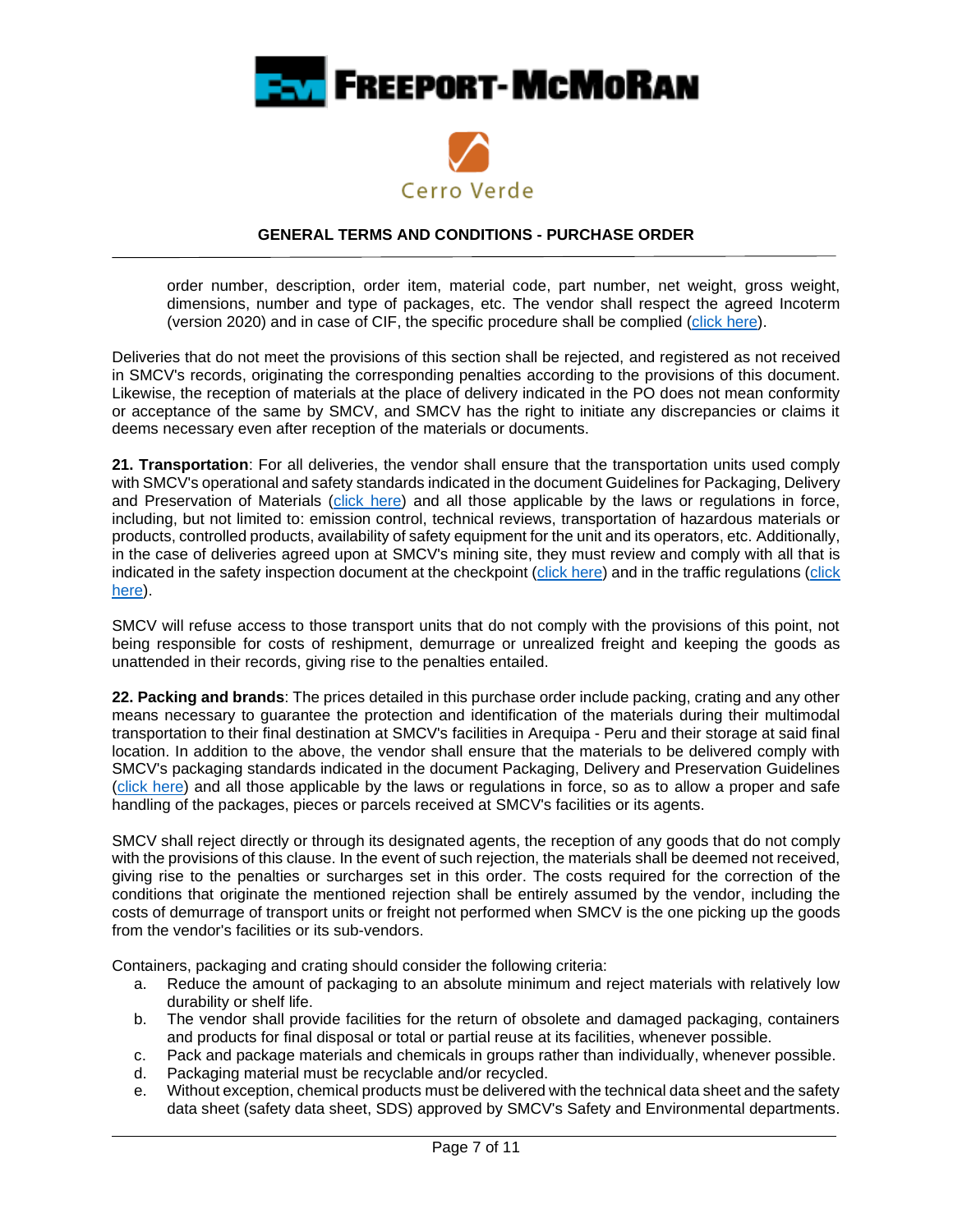



In case of product replacement or SDS updates, it shall be reported prior to delivery of the product to SMCV for review and approval. The vendor shall review and comply with the chemical handling procedure (click [here\)](https://publicportal.fmi.com/sites/publicportal/files/Files/cerro_verde_files/seguridad/estandares/SGIst0022_Manejo%20de%20Productos%20Quimicos_v07.pdf).

- f. Parts containing fuels, oils or greases must be contained in such a way as to prevent dispersion, spillage or evaporation of these substances.
- g. To the extent applicable, vendors shall comply with the legal provisions in force in Peru, including but not limited to the following: Law 1126 (control measures on chemicals and controlled products used for the manufacture of illicit drugs). Law 28028 (law regulating the use of ionizing radiation sources). D.S. 021 (national regulation of land transportation of hazardous materials and waste).
- h. Wood packaging for export to Peru must have the registration and stamp placed by the sanitary authority of the country of origin, which must contain the following characteristics: information according to the Nimf-15 Standard (country code, code of the entity authorized to carry out the treatment, type of treatment, IPPC code of the country of origin, ISO code of the country of origin). The information must be clearly visible, in clear and identifiable letter, and SMCV or its agents will communicate any special marking requirements in a timely manner.

**23. Notification of delivery**: The vendor shall notify, through the Supplier Portal, no less than 7 calendar days in advance, when the goods are ready for pick up or delivery. Said notification shall include the detail of the packages to be delivered including their weights and measures, in addition to any other consideration deemed convenient.

**24. Transportation and storage recommendations**: The vendor shall include in the delivery notification referred to in the previous clause, the necessary instructions and recommendations for the correct transportation, storage and care of the materials delivered. These recommendations shall assume an outdoor storage period of one calendar year from the delivery of the materials.

**25. Force majeure**: In the event of non-compliance with any obligation arising from this contract due to an act of God or force majeure, the obligations of the party involved shall not be enforceable during the time the act of God or force majeure lasts. In the event of failure to comply with the provisions of the clause or obligation affected by the act of God or force majeure within 15 days of the disappearance of the circumstance, the affected party shall be entitled to terminate this contract, and shall notify the other party in writing. It is the obligation of the party affected by the act of God or force majeure to communicate such circumstance to its counterparty, which has as immediate effect the cessation of the obligations of its counterparty, during the time that the cause of act of God or force majeure is maintained and 15 calendar days after such circumstance disappears.

**26. Field visits**: In the event that one or more visits to SMCV's facilities are required during the term of this purchase order, the vendor shall previously carry out all the necessary procedures and comply with the requirements set by SMCV to enter its Mining Site in order to comply with the obligations agreed in the PO, so that it is duly authorized to enter, when required. In this sense, the vendor is obliged to contract and pay for the Complementary Risk Work Insurance (SCTR) for its personnel (health and pension coverage) as well as to comply with the following SMCV procedures: (i) The Occupational Health and Safety Management Manual for SMCV Contractors, (ii) SMCV's Environmental Regulations for Operations, or the documents that modify these, (iii) SMCV's Business Partner Code of Conduct.

The access of the vendor's personnel to the Mining Site allowed by this clause is limited to the activities described therein, so that the vendor is prohibited from performing activities other than those indicated in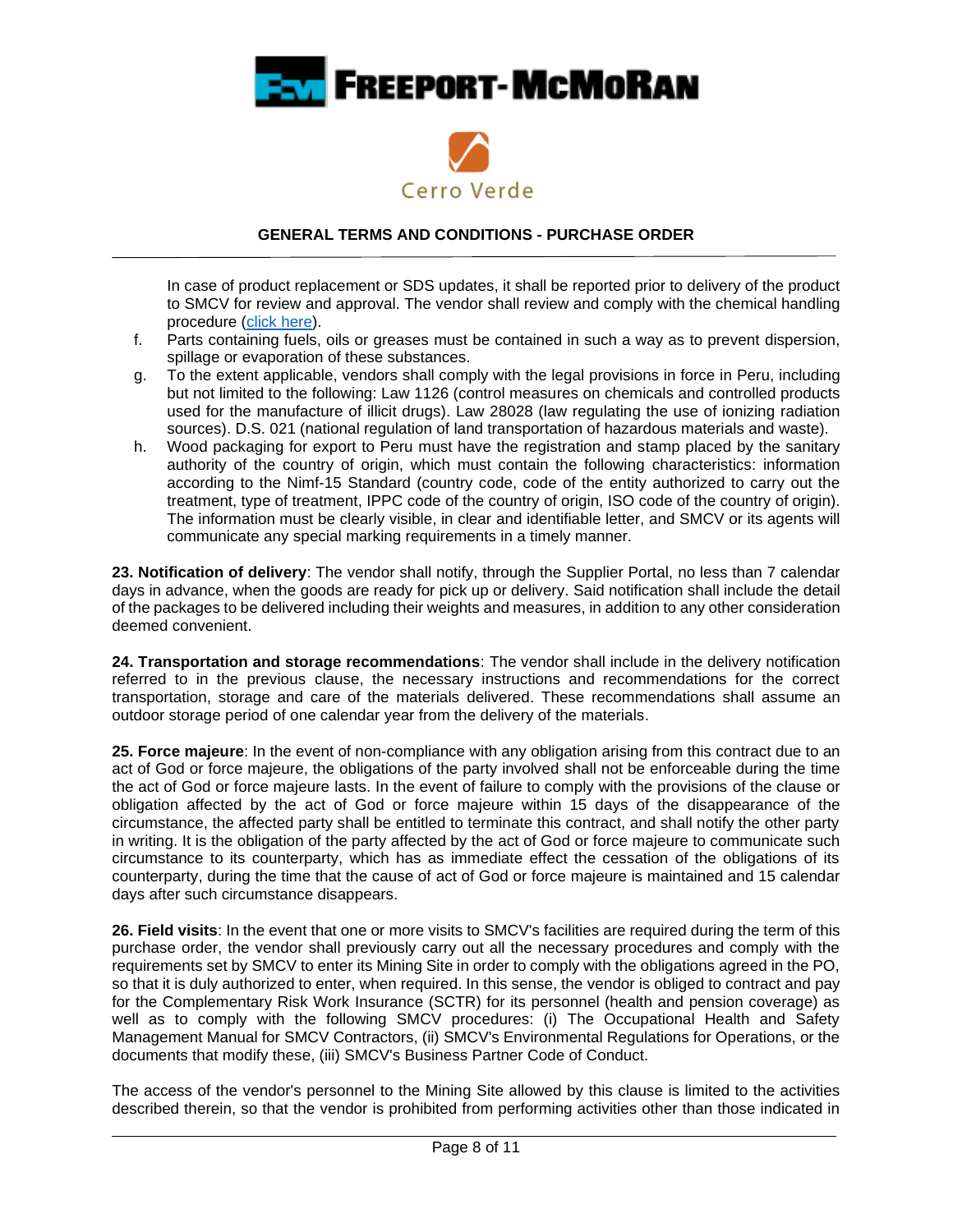



the PO, such as: commercial visits to other areas of SMCV, loan of the badge assigned to its personnel or impersonation, execution or manipulation of equipment, unless specifically authorized by SMCV in writing, rendering other types of services to any area of SMCV that are excluded from the scope of the PO.

**27. Audits**: SMCV is authorized to audit and analyze the vendor's information related to the Services and/or Supply subject to the PO, either directly or through an auditing company appointed by SMCV. If any of such audits reveals i) that the vendor has not complied with its labor obligations, including the payment of salaries and labor benefits of its personnel, among others, related to the services/goods it provides or supplies to SMCV, including the tax and social security obligations arising therefrom, and/or the considerations corresponding to its subcontractors, in due time according to the legal or conventional provision, and/or ii) the existence of any charge to SMCV higher or different from those set in the contract; and/or iii) there is non-compliance with the vendor's obligations regarding Human Rights derived from the PO and/or its Annexes, and/or iv) there is non-compliance with the obligations contained in the Ethics and Prohibited Corruption Practices clause and/or the Anti-Corruption Policy that forms part of this document; the Parties agree that such excessive costs and charges, and the cost assumed by SMCV for such audits, may be automatically charged from the amounts due to the vendor under the PO Documents, or shall be reimbursed by the vendor to SMCV, within a maximum period of ten (10) calendar days, regardless of whether SMCV may have previously paid such concepts; without prejudice to the exercise of other rights or powers of SMCV set forth herein and the applicable legislation.

**28. Confidentiality**: Information of any kind received by the vendor during the term of this order is of a confidential nature and may not be disclosed to third parties without the written consent of SMCV.

**29. Business Partner Code of Conduct**: The vendor is obliged to review in detail and comply with the Business Partner Code of Conduct (click [here\)](https://www.fcx.com/sites/fcx/files/documents/policies/bpcc_eng.pdf). Any non-compliance may result in the cancellation of the purchase and suspension of the company as a vendor of SMCV.

**30. FCPA Anti-Corruption Clauses**: The vendor is required to review in detail and comply with all applicable FCPA anti-corruption clauses (click [here\)](https://publicportal.fmi.com/cerro_verde). Any non-compliance may result in the cancellation of the purchase and suspension of the company as a vendor for SMCV.

**31. Field Services**: If the vendor services are required at SMCV's facilities in connection with this purchase order, such services shall be handled through a contract or service order. This purchase order does not include any services or assistance to be provided at SMCV's facilities.

**32. Independence of clauses**: The clauses included in this purchase order are independent. The inapplicability of any of them in particular conditions does not exempt from compliance with the rest of them.

**33. Applicable law and arbitration:** In all applicable matters, the PO shall be governed by the corresponding Peruvian legislation and especially by the scope of the Peruvian Civil Code in force. In the event of disputes arising with respect to the correct fulfillment of the obligations stipulated in this agreement, the parties, in order to resolve them, shall try to solve them through direct negotiations between their representatives, who shall have absolute capacity to solve such issues. To this effect, no later than three working days after one of the parties notifies the other in writing of the existence of a controversial point or points, each party shall designate a maximum of two representatives, who, within the following seven working days, shall meet to discuss a possible solution to such issues, and shall reach a final decision within a maximum period of ten working days. Failure of the parties to comply with the terms indicated will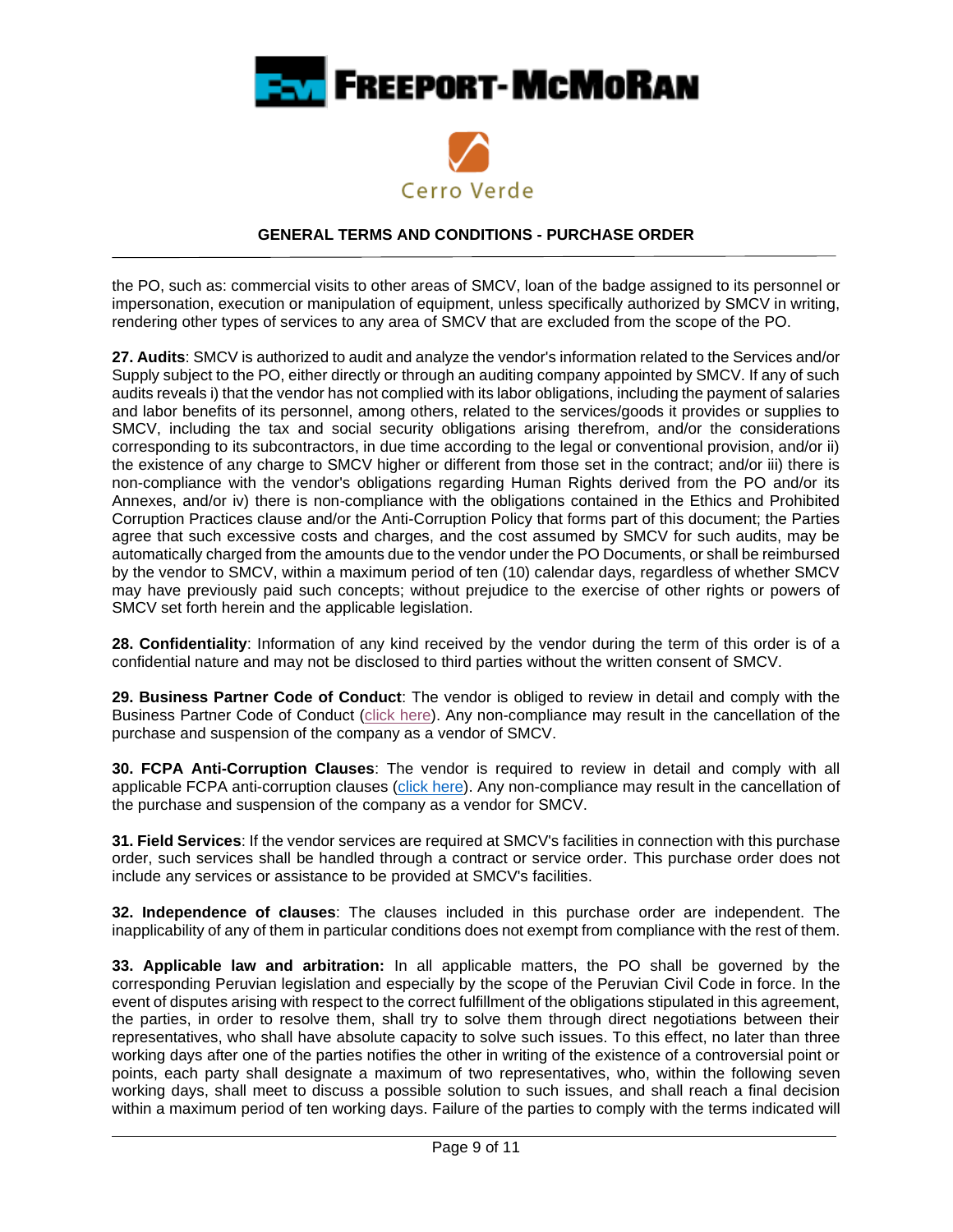



determine their express waiver of the use of this system. If no satisfactory agreement is reached in direct negotiation, the parties shall submit to arbitration at law, for which purpose, the party invoking arbitration shall notify the other party of the termination of the direct negotiation. The Arbitration shall be resolved in accordance with the Arbitration Rules of the Arbitration Center of the Chamber of Commerce and Industry of Arequipa, to whose rules, administration and decision the parties submit unconditionally, declaring to know and accept them in their entirety. The legislation in force in the Republic of Peru shall be applicable. The parties agree that the arbitration award shall be final and unappealable. The parties expressly waive any recourse that may be filed to challenge the arbitration award before Peruvian or foreign courts. The costs of the arbitration proceedings shall be borne in the manner and amount determined by the Arbitral Tribunal. The City of arbitration shall be Arequipa, Peru. The award of the Arbitral Tribunal shall be enforceable in any competent court in the Republic of Peru.

**34. Termination of the Purchase Order:** The Purchase Order may be terminated according to the following causes attributable to the Vendor:

- a. When SMCV is notified with judicial or coercive resolutions of the corresponding governmental entities, ordering seizures, judicial withholdings, labor complaints or others against the Vendor, which may affect the normal and correct delivery of the goods acquired through the PO, SMCV reserves the right to terminate the PO, with no further procedure than written communication sent five (05) days in advance, once the judicial, coercive or ministerial mandate has been complied with.
- b. In case of breach of safety obligations (accidents or high potential incidents qualified as such by SMCV) and/or environmental obligations (environmental incidents or high potential environmental incidents qualified as such by SMCV) by the Vendor, SMCV may terminate the contract immediately and without prior condition, by giving notice to the other by notarized letter.
- c. All those provided by law.

In addition, the PO may be terminated by SMCV:

d. SMCV may terminate the PO unilaterally and without giving any cause, by giving notice to the Vendor by written communication, which shall take effect on the day of reception by the Vendor, in which case the Vendor shall invoice SMCV for the goods actually delivered up to and including the date of termination. The Vendor in turn undertakes to make every effort to reallocate the cancelled part of the order to another recipient or customer in order to reduce the costs transferable to SMCV for the termination. The termination payments referred to in this paragraph are limited to the costs actually incurred and documented by the vendor in respect of the goods or materials actually delivered to SMCV and which are not subject to any observation or discrepancy and do not include loss of profit or any other indemnity, thus, this termination shall not give rise to any right in favor of the vendor to claim further compensation for damages and/or any indemnity for any other concept.

In the cases of the present section, the Vendor expressly waives the collection of damages derived from the causes of Termination, as well as any indemnification for any other concept. Likewise, the Vendor waives any claim for compensation or charge (loss of profit, expectation of profit or other of similar nature), as a result of any termination.

**35. Non-exclusivity:** SMCV may purchase from third parties the products included in the PO, without the need for consent from the vendor to any other entity. Likewise, SMCV reserves the right to conduct product tests to determine the best results for its applications at any time and without the need for approval from the vendor or any other entity.